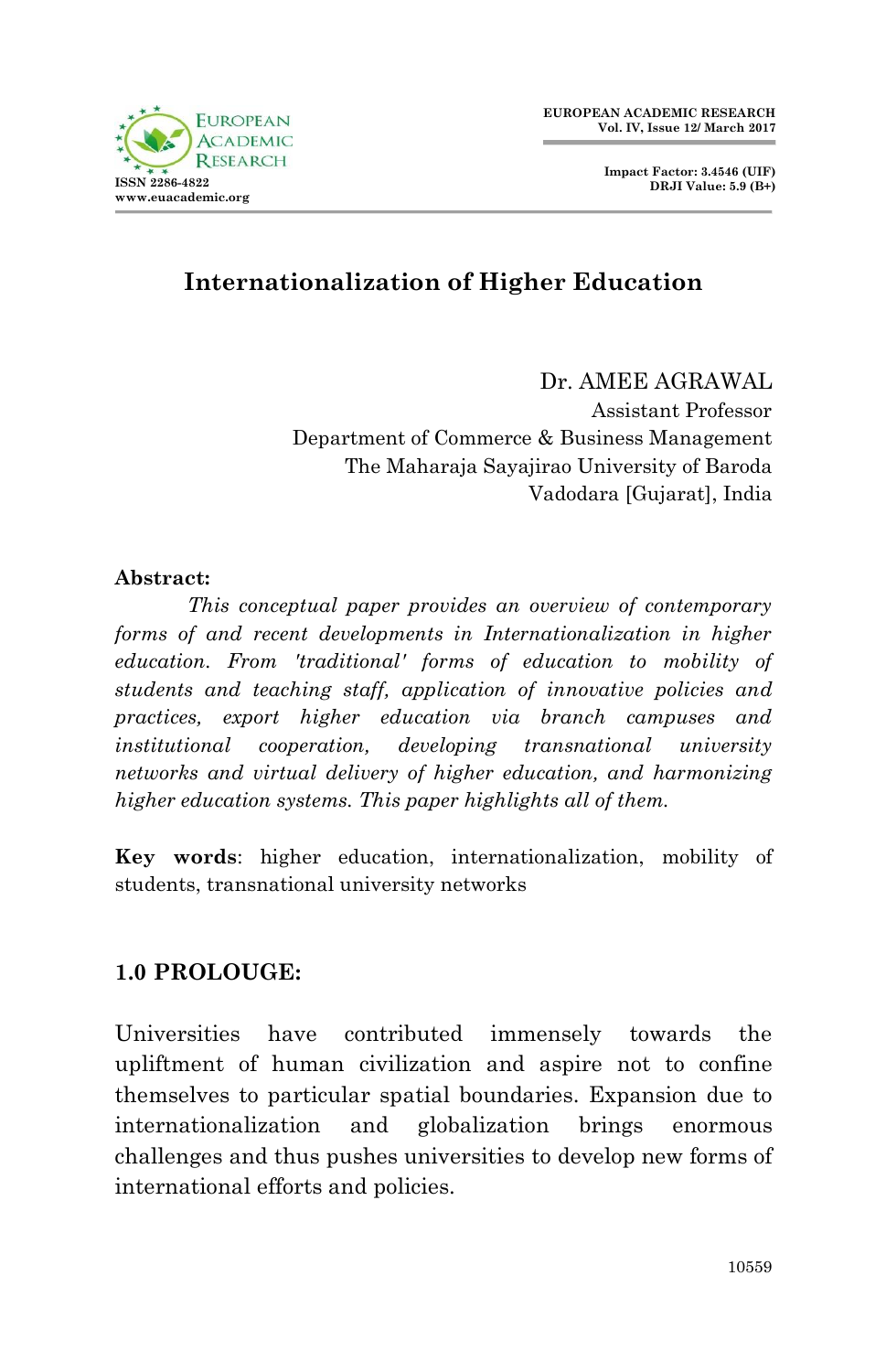'Internationalization' refers to the activities of higher education institutions, supported or framed by multilateral agreements or programs, to expand their reach over national borders. Internationalization activities and policies can serve a broad variety of objectives, such as the diversification and growth of financial input by the recruitment of fee-paying foreign students, the broadening of curricula and educational experiences for domestic students in foreign partnerinstitutions, regional networking in order to allow a more costeffective use of resources and to provoke a process of collective institutional learning and development, or the enhancement of the quality of education and research by bringing students and staff in the realm of international competition.

Activities developed in the context of internationalization encompass joint research projects, student exchange programs, staff mobility projects, specially designed programs for foreign students, joint curriculum development initiatives, specific initiatives in the context of university development aid policies, and the recognition and validation of university diplomas, degrees and credits etc.

At the macro level internationalization of higher education can be understood as the "process of systematic integration of an international dimension into the teaching, research and public service function of a higher education institution" (Wachter 1999).

Let's explore the basic forms and characteristics of the internationalization of higher education in detail.

# **2. FORMS OF AND CURRENT DEVELOPMENTS IN INTERNATIONALIZATION IN HIGHER EDUCATION**

# **2.1 Student mobility**

The best known form of internationalization is the increasing mobility of students studying abroad. Travelling students are of course a very old phenomenon and certain regions of the world have a long experience with it. Most European countries have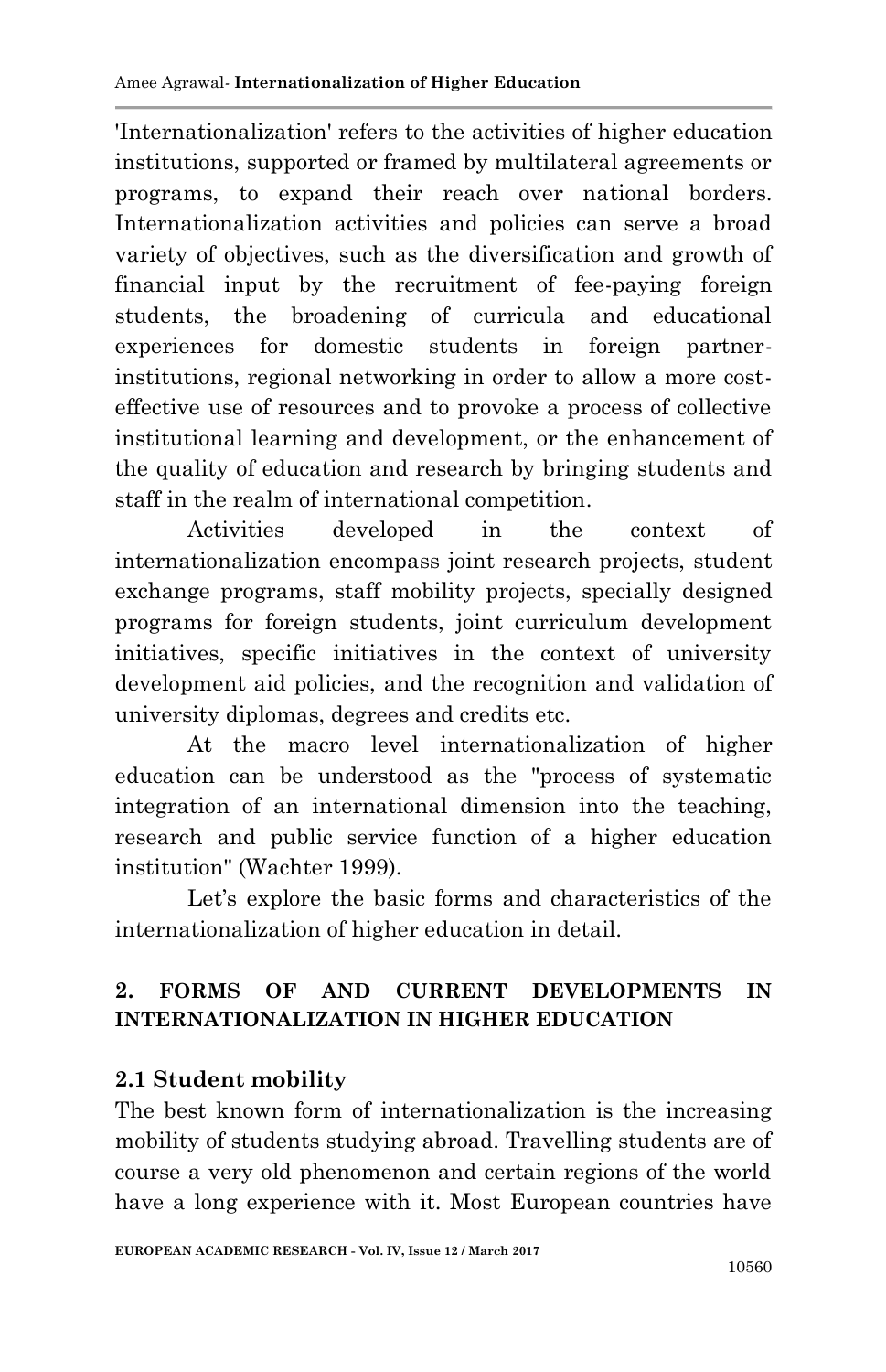known the influx of students from their former colonies. Large numbers of Latin American students seek to obtain postgraduate degrees in Northern American universities. However, nowadays and especially since the seventies international student flows have become a central feature of the global higher education system. Their quantitative development is impressive.

According to UNESCO statistics, there were some 1.5 million foreign students in the top 50 host countries in 1994- 1995. Over the last 25 years international student mobility has risen by more than 300% (Bruchand Barty 1998; UNESCO 1997). Most individual countries witness substantial growth rates of foreign student enrolment.

A great deal of international student mobility is supported and stimulated by various kinds of programs and schemes. Most countries have several bilateral and multilateral agreements and programs in this field. The best known framework of international student mobility is the European ERASMUS and subsequent (since 1995) SOCRATES programs. Started in 1987 with a view towards the common market of 1992, ERASMUS (and other schemes such as COMMETT, LINGUA and TEMPUS which specifically deals with exchange with Eastern Europe) had the ambition, among other goals, to increase significantly the mobility of students in order to develop the European dimension of higher education. Student mobility was seen as a powerful means to support the creation of an internal market of professionals and qualified workers and the creation of a European attitude. Initially the European Commission had no competencies in education, because even after the Maastricht Treaty in 1992 its powers in educational matters were restricted, and because direct strategies at harmonization of the structures of higher education were not considered as feasible, student mobility was the only means for Europeanization of higher education.

However, ERASMUS and SOCRATES are not the only frameworks of international student mobility in the world,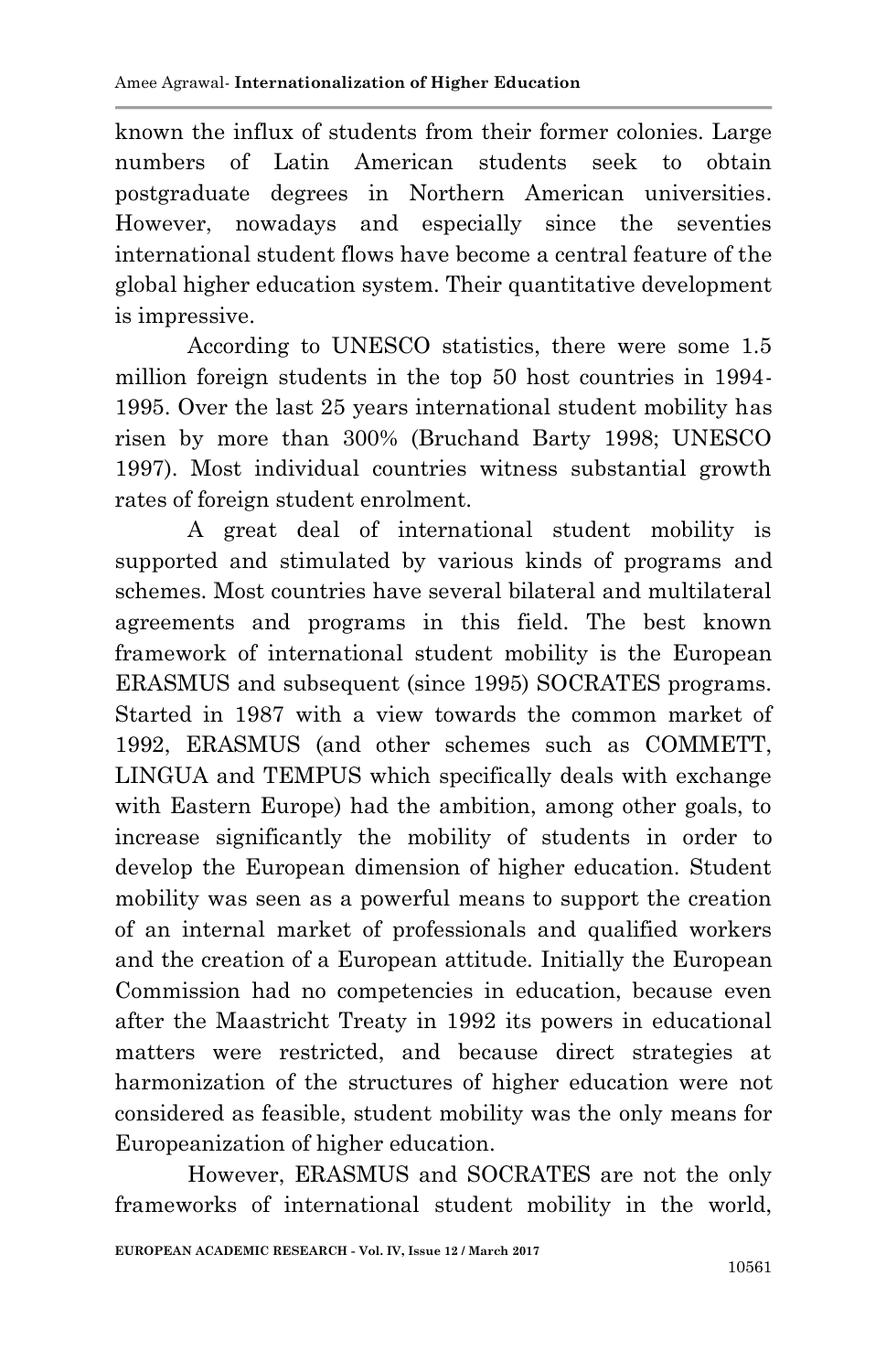there is the 'University Mobility in Asia and the Pacific' program (UMAP), established in 1991, for the Asia/Pacific region, which is equally noteworthy.

Besides this organized mobility, there is also 'spontaneous' mobility, taking place outside the various schemes and programs. As Gordon and Jallade (1996) have shown for the European situation, this spontaneous mobility can be attributed to a mixture of 'push' and 'pull' factors, such as national differences in access (numerous clauses regulations in certain disciplines) on the one hand and language and cultural considerations and the perceived quality differentials on the other hand.

The most important global movement is in the United States, which is the largest receiving country of foreign students with 34% of the OECD total (OECD 1997). The transatlantic mobility between Europe and the US for example, implemented on a multilateral and reciprocal basis under the International Student Exchange Program (ISEP) is confronted with an increasing unbalance.

Not only the world-famous top research universities of the US exert an enormous attraction on mobile students all over the world, but also the second rank American universities receive important numbers of foreign students. The dominance of English as the lingua franca in contemporary science and scientific training and the most commonly mastered second language contributes to the fact that besides the US also the UK, Canada and Australia are among the top host countries world-wide.

It is no wonder that the newly industrializing economies of the Asian and Pacific region (Japan, Korea, Malaysia, Singapore, China, Hong Kong) are major sources of foreign students, who aspire to fill the ranks of the growing professional classes.

International student mobility increasingly is a regional and not only an intercontinental phenomenon. Regional economic integration processes also instigate student mobility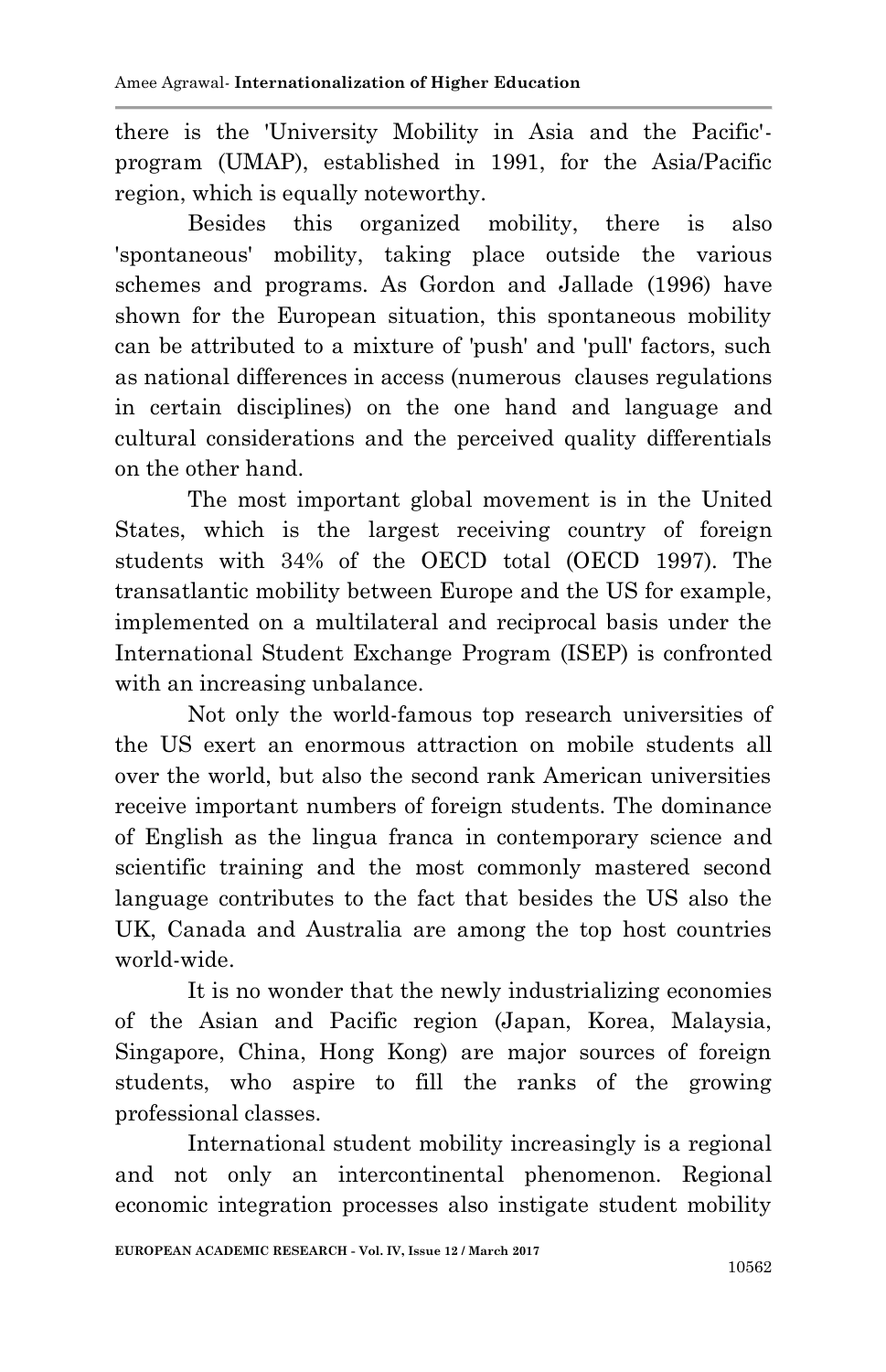and international treaties such as NAFTA, ASEAN or APEC have proven to be very stimulating in this respect. The ERASMUS / SOCRATES program in Europe and the UMAP in the Asia-Pacific region are specifically designed to promote regional student mobility.

Of regional nature is also the NORDPLUS-program of student exchange in the Nordic countries with its original and attractive 'money follows student'-imperative (Nyborg 1996).

Increasing student mobility itself has reinforced the conviction that one of the most effective means to prepare future graduates for the needs of an increasingly international professional life in a global economy is to study and live abroad. Powerful messages stress the important educational and social benefits, such as acquiring new and cross-cultural knowledge and competencies, improving foreign language proficiency (especially in English), establishing international personal and professional networks, familiarization with other countries and cultures, etc. In addition, host countries and institutions have strong beliefs in and commitments to student mobility.

Indeed, international student flows have become 'more trade than aid' in most host countries, since in many cases international students are or have become full-fee-paying students. Revenue generation has become an important rationale in institutional policies promoting recruitment of foreign students. A growing part of international student mobility thus is becoming market-driven rather than state driven or aid oriented (Scott 1998).

The international market in education services is becoming a booming sector and the international marketing of domestic universities and the recruitment of students are central elements of it. Some countries are developing well organized national policies in this field, such as France with its 1.058 associations in 132 countries of the Alliance Franqaise or Great Britain with the British Council operating 211 offices in 147 countries.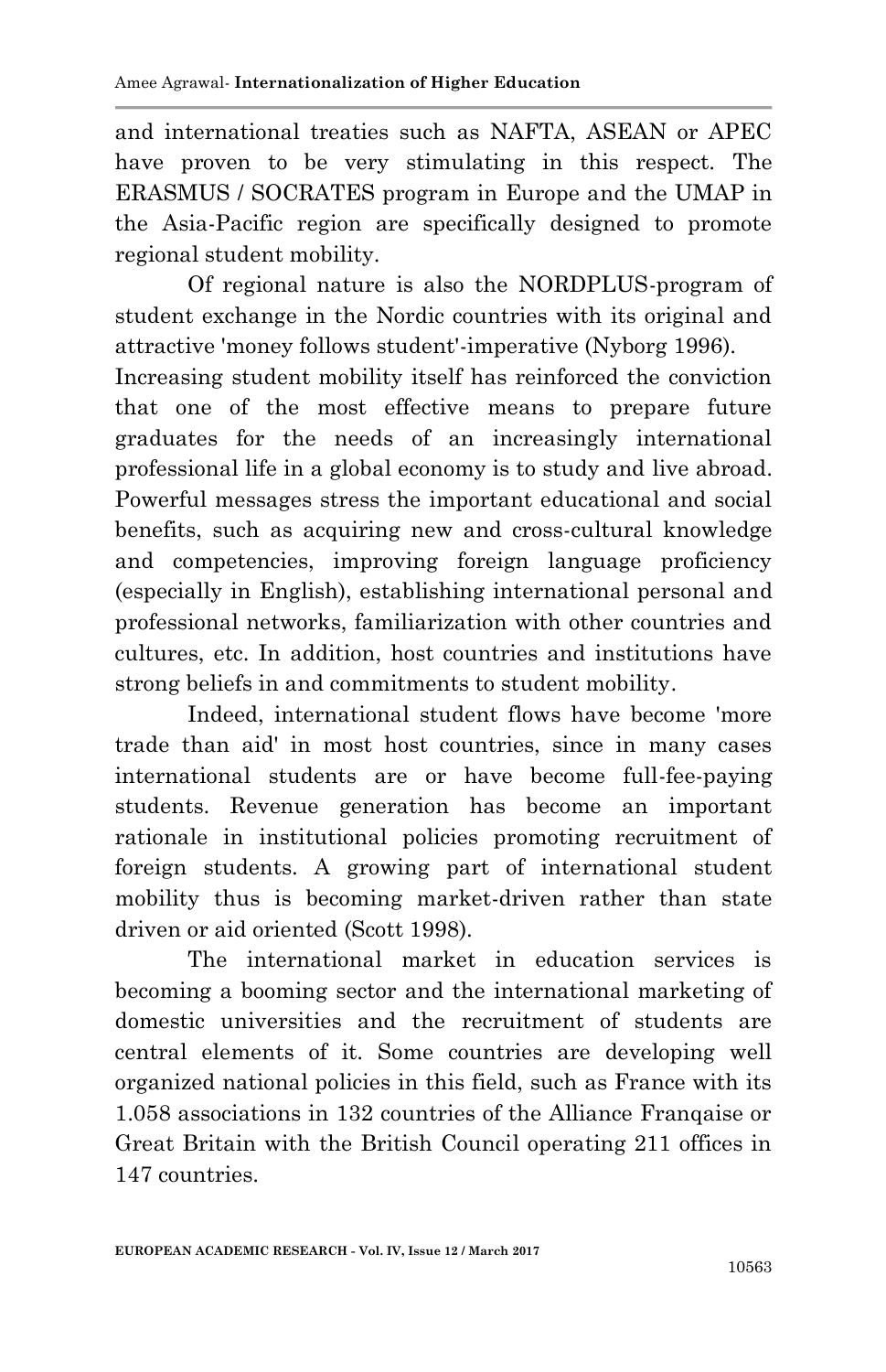Education is seen by the Australian state as the fastest growing export industry. The number of full-fee paying international student enrollment rose from 7,131 in 1987 to more than 80,000 in 1995 (Smart and Ang 1996).

This tendency of 'commodification' seems to strengthen the already powerful social selectivity of international student mobility. Even within the ERASMUS-program, the selective nature of participation to such schemes has become evident. These schemes fit young, full-time students from families who can afford the substantial surplus-expenses associated with living and learning in another country.

### **2.2. Teaching staff mobility**

Although not as extensively researched as student mobility, staff mobility can be considered as the second most important form of internationalization in higher education. In a large number of regions and often specifically in certain areas of study such as business administration regional and international training networks for young researchers and professionals are established.

Traditionally international mobility among the professors is focused on research and scholarship and as a recent phenomenon education and teaching have gained significant mileage. Its development is stimulated by the growth of the global and increasingly international and competitive research enterprise with its many conferences, meetings and joint research projects, but also by the availability of cheap air travel.

The US and the UK are the major important exporters of academic labour, but compared to the domestic production of highly skilled academics the picture is much more diverse. Developing countries and countries in Eastern Europe face the problem of emigration of researchers and academic staff to the global centres of research. A massive problem of brain drain therefore exists on a global scale at the expense of developing and 'second world' regions of the world. Especially Africa faces a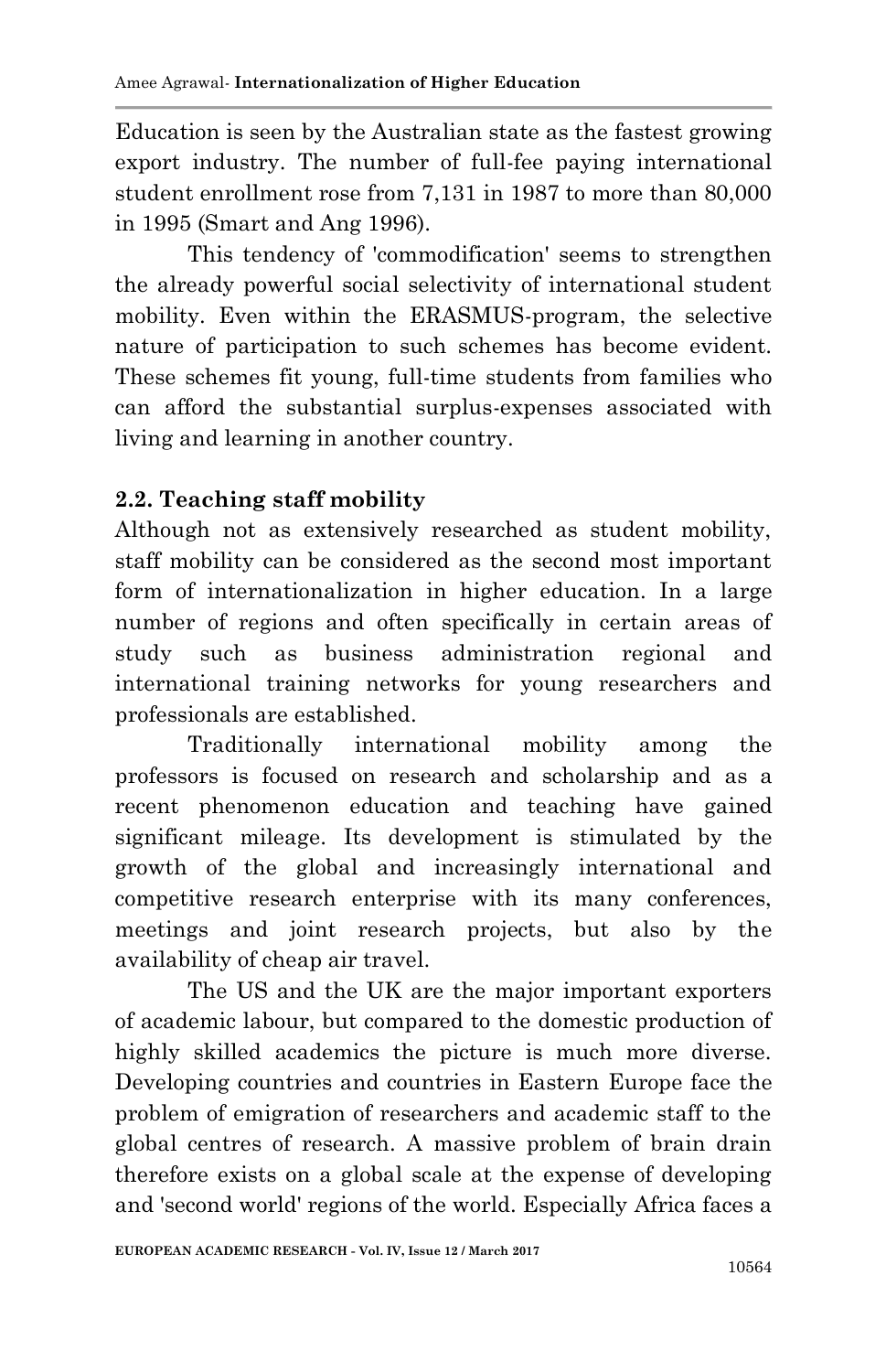huge problem of academic brain drain, caused by political instability and slow social-economic recovery (Mato 1999).

Mobility of professors and scientists seems to have encouraged the emergence of a global marketplace in scientists, rather than to have advanced the internationalization of higher education at a global scale.

Programs such as ERASMUS / SOCRATES and UMAP also promote regional teaching staff mobility projects alongside student mobility and some multilateral programs, such as Fulbright, specifically focus on staff mobility. In the preparatory phase of ERASMUS the 'Inter-university Cooperation Programs' provides opportunities for developing staff exchanges as part of a more or less regular cooperation between European higher education institutions. However, most of the mobility of academic staff within ERASMUSprojects is for relatively short periods. Many travelling professors point to problems associated with combining it with heavy teaching load in their mother universities and with limited financial and administrative support (Enders 1998). It is clear that within ERASMUS teaching staff mobility was not the most successful part.

### **2.3. Internationalization of curricula**

It has already been stressed that, for instance in the ERASMUS / SOCRATES program, student and staff mobility projects were supported because they were expected to induce curricular change in the collaborating institutions and department. There have been some adjustments of curricula to accommodate foreign students, **in the areas of economics and business studies, the humanities and social sciences (Van der Wende 1996).** The rapid growth in international trade in professional services has provoked several professions to organize themselves at an international scale. These international professional associations have started to deal with issues of education and training, such as quality assurance, international minimum standards, criteria of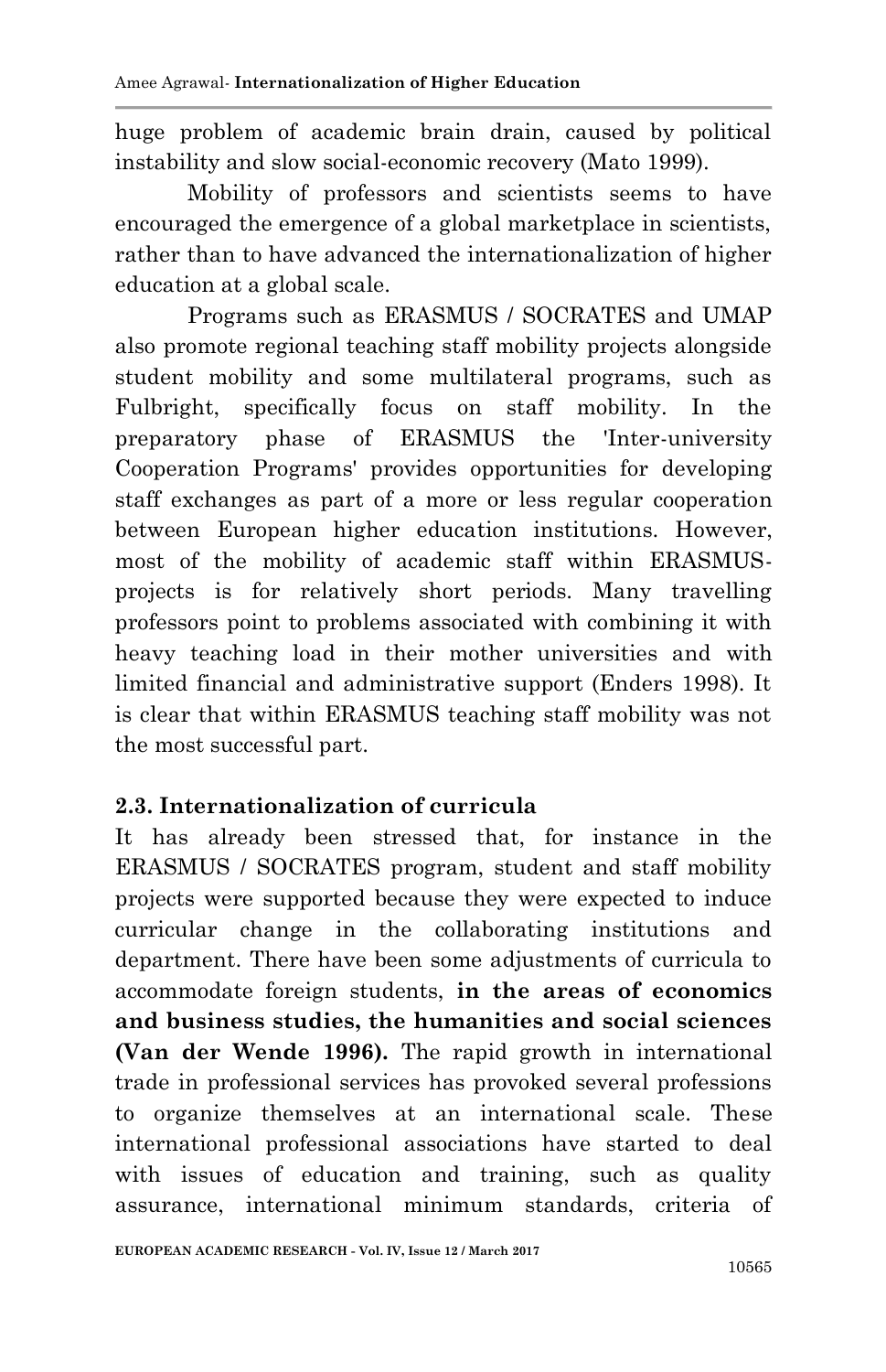professionalism, accreditation, etc. Some professions have been very active in this matter, such as the engineering, the medical or the legal professions. Architects, psychologists, accountants and others are trying to develop international standards, which will lead to a greater convergence of curricula and quality criteria. The European Union for example increasingly deals with minimum standards of education and training in view of the mobility of labor and the recognition of entry into specific professions in the common market.

### **2.4. Branch campuses**

More and more universities in the 'core' of the academic world, mostly in Anglo-Saxon countries, which tend to adopt a more market-oriented, entrepreneurial approach to the recruitment of students. They combine recruitment of foreign students with extending their educational supply to promising markets in other countries by setting up local campuses under the full authority of the mother institution. Complete programs from commencement through graduation are possible in this system, if the local state legally permits the granting of foreign diplomas and degrees on its territory.

### **2.5. Institutional cooperation agreements and networks**

Collaboration between universities is hardly new, but institutional forms of cooperation agreements in the field of teaching itself are a very recent phenomenon. Nowadays, many universities sign cooperation agreements dealing with various aspects of education and teaching. Most, they are developed in the context of collaboration projects dealing with student and/or teaching staff exchange. For example, in the framework of ERASMUS-ICPs and certainly within the 'institutional contract' in SOCRATES, institutional relationships have been developing between European universities.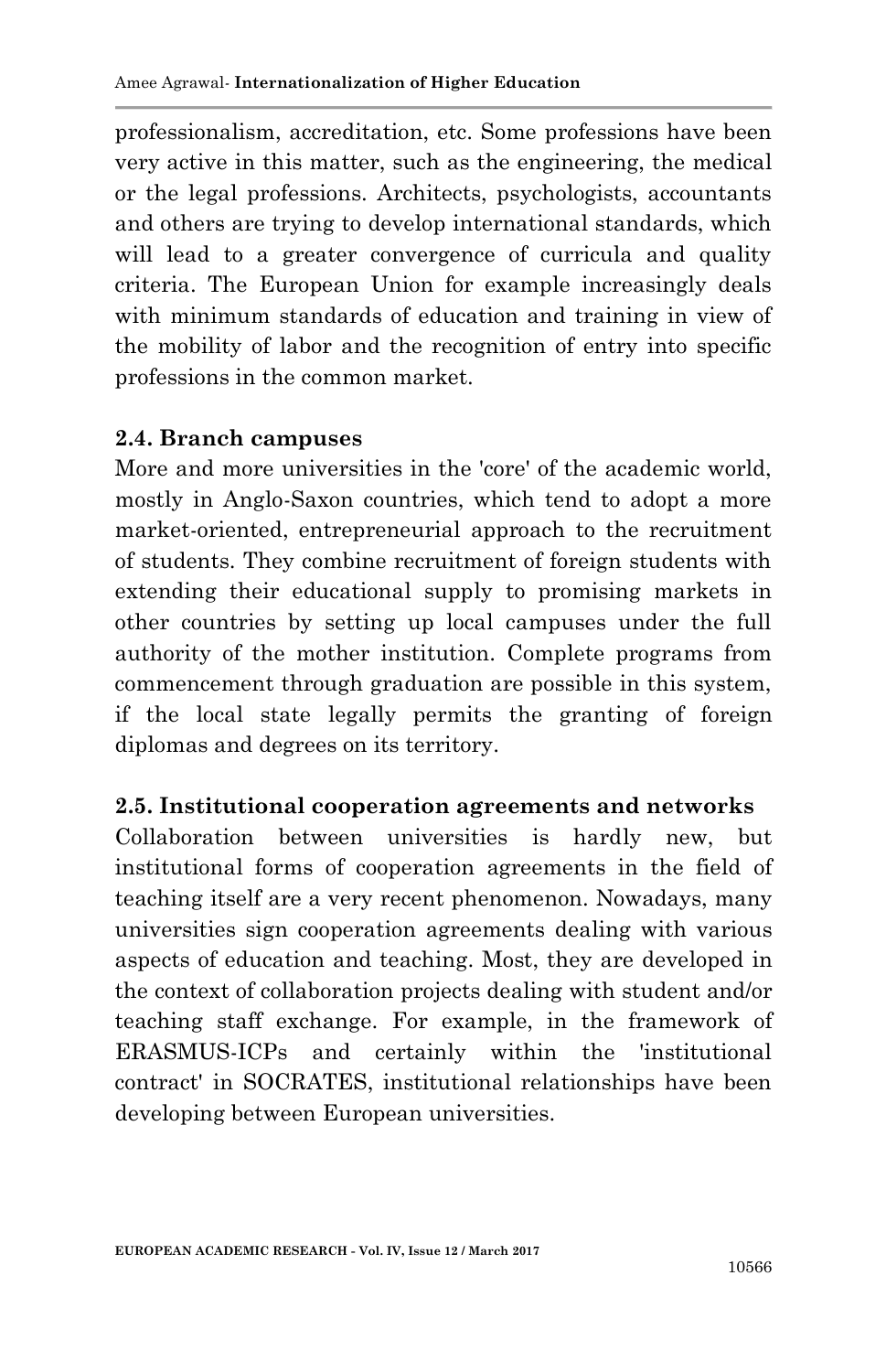#### **2.6. Mutual recognition agreements**

A much deeper institutional engagement is required in various forms of inter institutional agreements that in one way or another recognizes the educational programs of one institution to another. The 'Global Alliance for Transnational Education' (GATE) - an important international organization of businesses, higher education institutions and governmental agencies in the field of quality assurance, accreditation and certification in international education distinguishes the following forms (GATE st.; McBurie and Pollock 1998):

**Franchises**: under franchising agreements an institution grants a host institution in another country the permission to provide some of the programs and degrees of the first under mutually agreed conditions

**Twinning**: twinning agreements between higher education institutions in different countries are set up to offer joint programs. In both universities students follow exactly the same courses, have the same materials and pass the same examinations, be it that the academic staff is usually engaged locally.

Such agreements may lead to the establishment of important international university networks at a global scale. These agreements are made at the institutional level within the autonomy of the University, are mostly unknown to the political authorities. They also transgress national procedures and frameworks of educational planning, recognition of diplomas, accreditation and quality assurance.

## **2.7. Transnational university networks (incl. mergers of institutions)**

In some cases transnational inter-university recognition agreements can become so important that the cooperating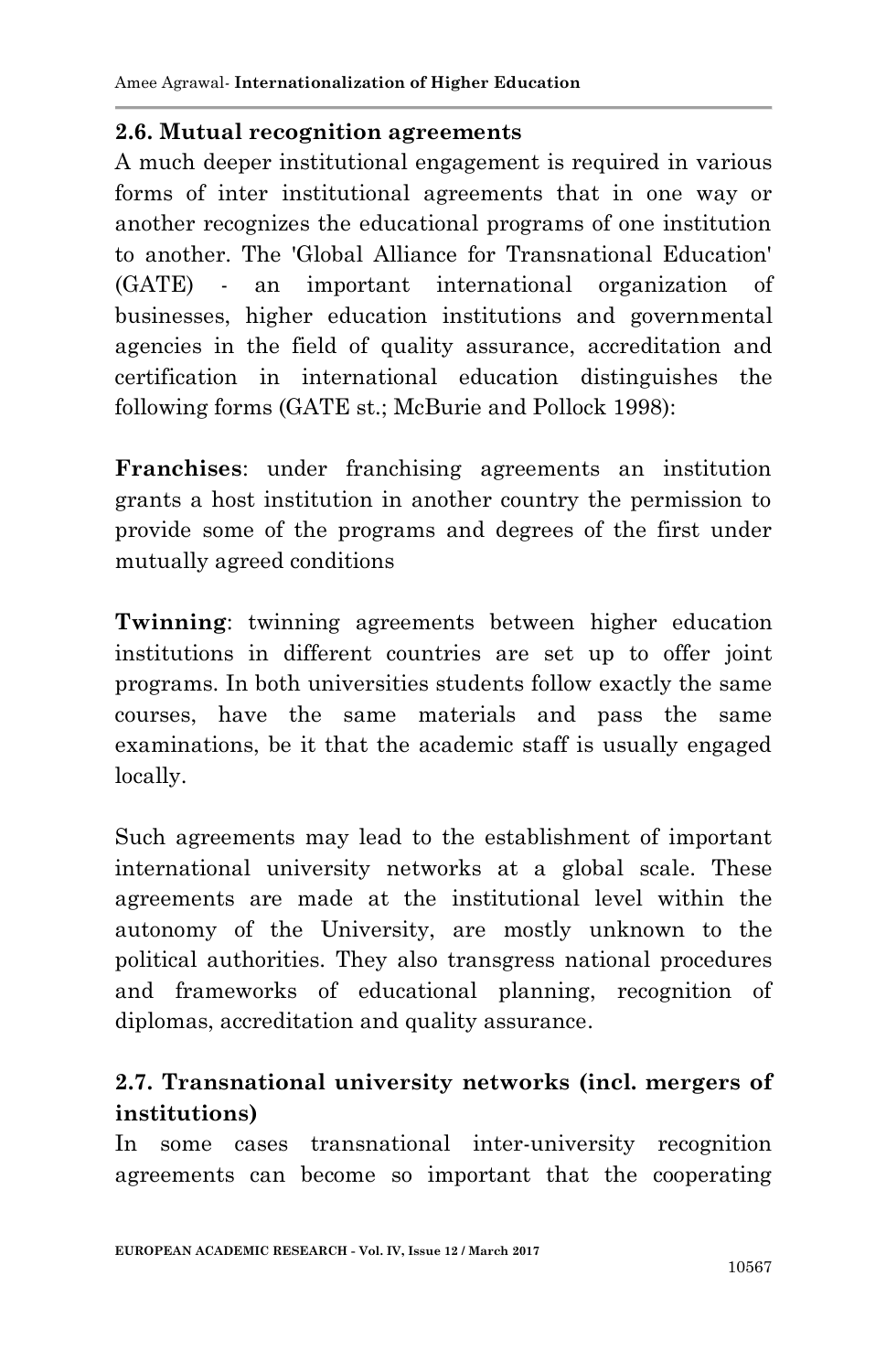partners transform themselves in real transnational networks of institutions.

Especially in regions in the periphery of the academic world, where the state often exerts a rather weak command over higher education systems, it is probable that large scale transnational University networks will develop in the near future, clustering around some prestigious institutions in the core of the academic world. Degrees and diplomas however will be awarded within the legal framework of foreign higher education systems. Such transnational networks will look after the most marketable compromise of image building on the one hand, by using the names of their most prestigious partners, and freedom from national regulation in the fields of recognition of diplomas and quality assurance on the other hand.

### **3. CONSTRAINTS AND BARRIERS TO INTERNATIONALIZATION**

There are several constraints to the internationalization of higher education. Despite the widely acclaimed importance and necessity of active internationalization policies, various factors hinder the development of programs and policies. Many institutions all over the world face lack of adequate financial resources for major international initiatives.

The electronic survey on the GATE website mentions the following categories of governmental restrictions:

(1) National legislation and higher education policy (examples: laws limiting degrees to be conferred only by or through national universities; policies or laws discriminating against private/non-governmental institutions of higher education; differing approval or quality assurance processes for national and foreign educational providers; etc.);

(2) Qualifications authorities and policy: (example: policies which do not fully recognize foreign educational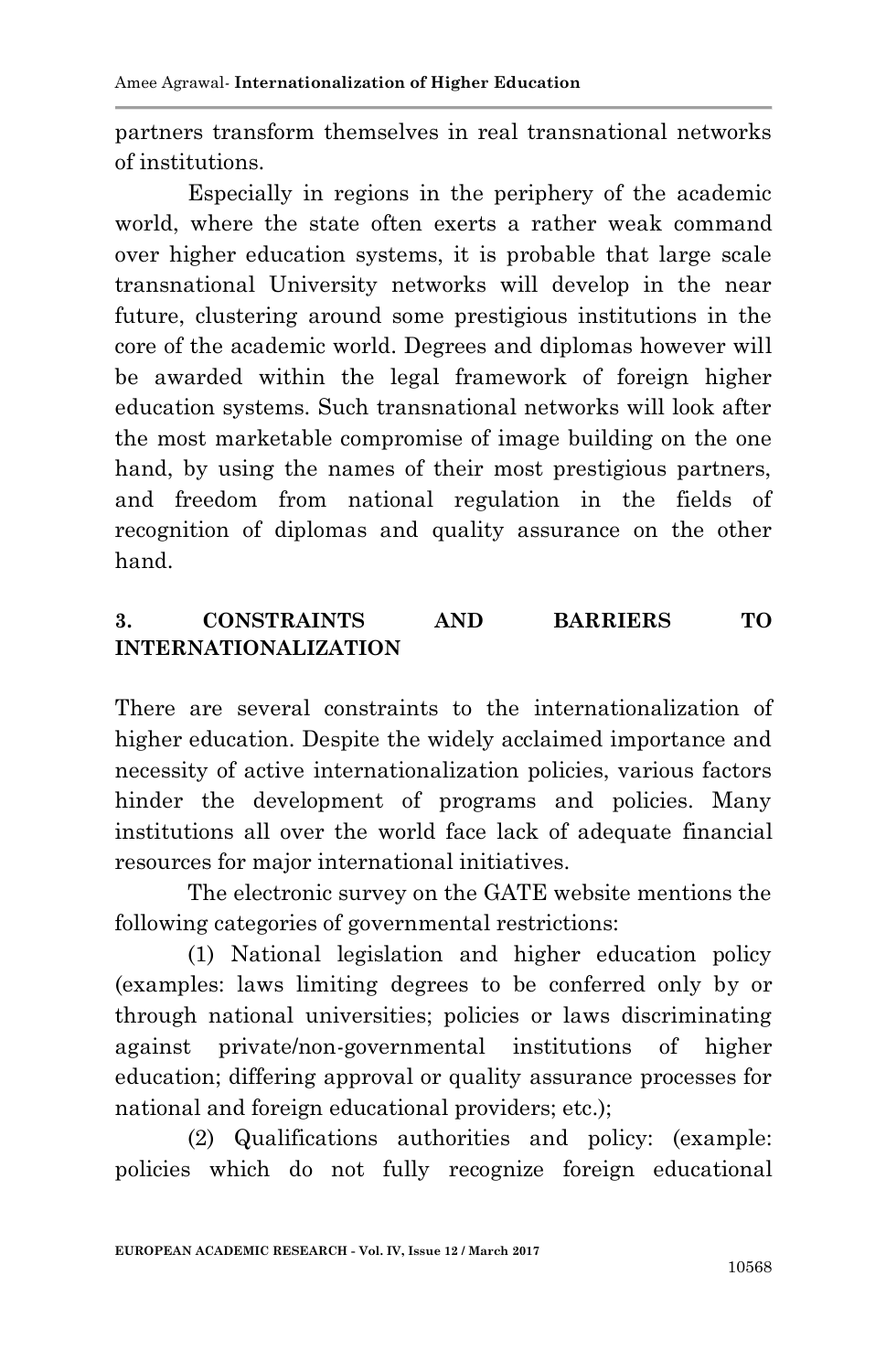credentials whether offered inside or outside national borders; etc.);

(3) Customs: (example: customs restrictions on certain types of cross border educational materials; etc.);

(4) Visas: (example: visa difficulties for students or teaching/administrative staff; etc.);

(5) Telecommunication laws: (example: restrictive use of national satellites or receiving dishes; etc.);

(6) Intellectual property rights: (example: countries with no national policy for or disregard for international agreements concerning intellectual property rights; etc.).

### **DISCUSSION:**

Although Universities have made immense contribution towards the up-liftment of human civilization, it also aspires to align the students according to global requirements. The student who is has an appetite for learning is not satisfied to confine himself to spatial boundaries. Expansion due to internationalization and globalization brings enormous challenges and some Universities have kept pace with the changing demand but a lot still needs to be accomplished.

### **REFERENCES**

- 1. Altbach, Ph.G. and McGill Peterson, P. (1998). 'Interationalise American higher education? Not exactly', International Higher Education 11 [http://www.bc.edu/bc\_org/avp/ soe/cihe/directl/Newsl 1/text8.html].
- 2. Barnett, R. (1997). Higher Education: A Critical Business. Buckingham: OUP and SRHE.
- 3. Bremer, L. and Van der Wende, M. (1995). Internationalising the Curriculum in Higher Education.